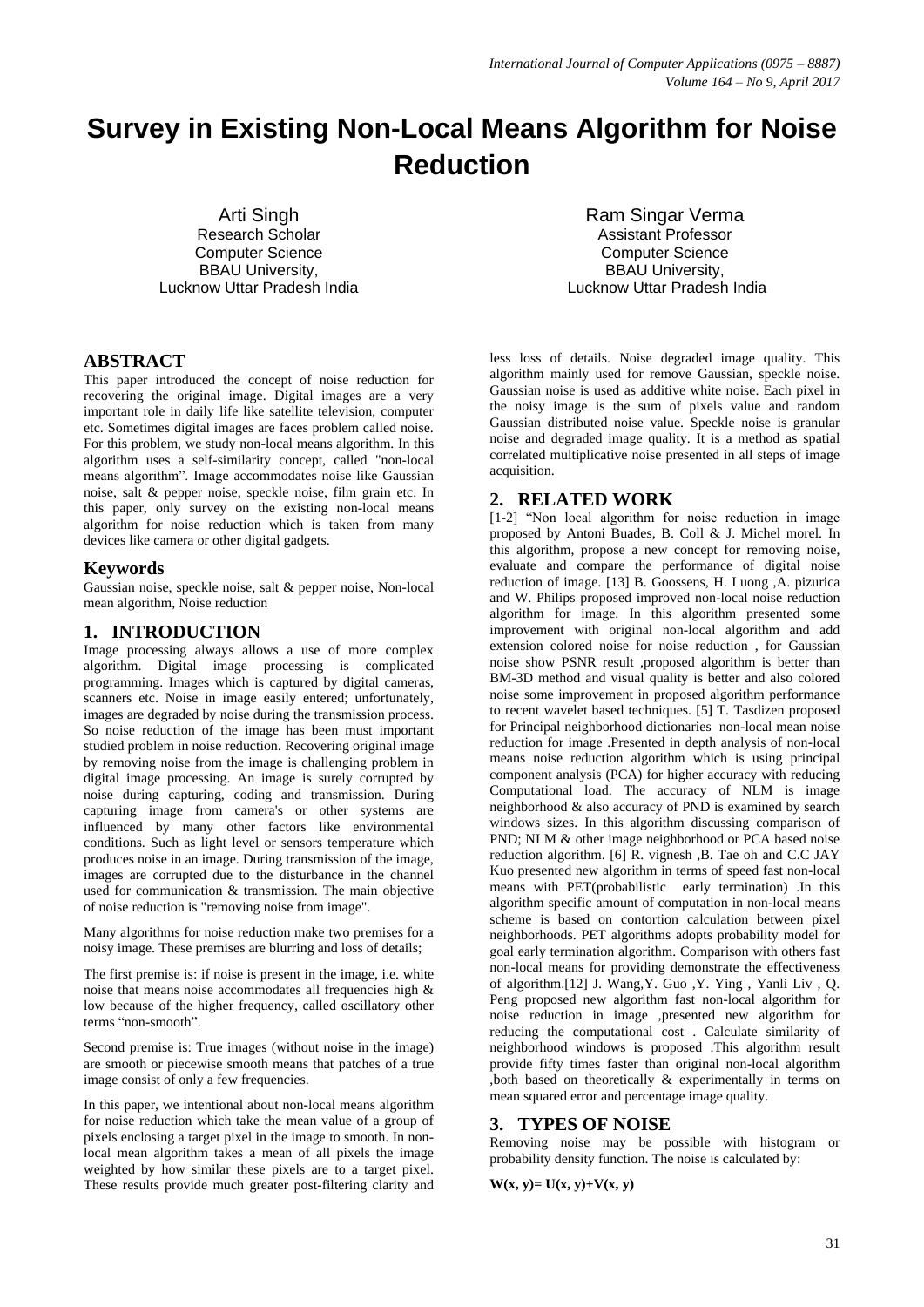Where,  $P(x, y)$  is Original image pixel value,  $Q(x, y)$  is noise and  $R(x, y)$  is resulting in noise image.

### **3.1 Gaussian noise**

Gaussian noise is statistical noise & also known as "Gaussian distribution". The values that the noise can take on are Gaussian distributed statistical noise having a probability density function equal to the normal distribution.

$$
G(x) = \frac{1}{\sigma\sqrt{2\pi}}e^{-(x-\mu)^2/2}\sigma^2
$$

Where x is gray level, $\mu$  is mean value and is standard derivation.

#### **3.2.Speckle noise**

Speckle noise is also known as multiplicative noise.Multiplicative noise is a granular noise that degrades the quality of the active radar, etc.This type of noise can't observe by human eyes.This noise follows a gama distribution:

$$
G(x) = \frac{x^{\alpha-1}}{(\alpha-1)! \alpha^{\alpha}} e^{x/\alpha}
$$

Where  $a^2\alpha$  is variance and x is gray level

# **4. NON-LOCAL MEANS BASED ALGORITHM FOR NOISE REDUCTION**

#### **4.1 Initial non-local means algorithm**:

Antoni Buades etc is firstly proposed non-local means concept for noise reduction.

Given a noisy image  $p=\{p(i)/i \in I\}$ , the estimated value  $NL[p](i)$ , for a pixel *i* is computed as a weighted average of all the pixels in the image,

$$
NL[p](i) = \sum_{j \in I} w(i,j)p(j),
$$

Where, in image weights  $\{w(i, j)\}_i$  depends on similarity between pixels  $i$  and  $j$  & must satisfy condition

$$
0 \le w(i,j) \le 1 \& \& \sum_j w(i,j) = 1
$$

Between two pixels  $i \& j$  finds similarity depends on the similarity of intensity gray level vectors  $p(N_i)$  &  $p(N_j)$ , where  $N_k$  denotes a square neighborhood of fixed size & centered at pixels.

Measuring similarity between pixels as a decreasing function of the weighted Euclidean distance |  $||p(N_i)$  $p\big(N_j\big) ||_{2,a}^2$  , where a>0 is the standard deviation of the Gaussian kernel. Euclidean distance to noisy neighborhoods raises the following equality

$$
E \| p(N_i) - p(N_j) \|_{2,a}^2 = \| q(N_i) - q(N_j) \|_{2,a}^2 + 2\sigma^2
$$
  
... (1)

Equation(1) shows that robustness of algorithm, so Euclidean distance conserves the order of similarity b/w pixels.

The above mentioned weights are defined as:

$$
w(i,j) = \frac{1}{Z(i)} e^{-\frac{||p(N_i) - p(N_j)||_{2,a}^2}{h^2}},
$$

Where  $(i)$ : normalizing constant

$$
Z(i) = \sum_{j} e^{\frac{\|p(N_i) - p(N_j)\|_{2,a}^2}{h^2}}
$$

Where , parameter h :degree of filtering.

The NL-means algorithm not only compared the gray level in a single point but the geometrical configuration in a whole neighborhood. This information allows robust comparison than neighborhood filters.

**Drawbacks in NL-means algorithm**: Some drawbacks exist in the Original NL-means algorithm. These points defined below:

 In NL mean algorithm violated pixels are retrieved from the weighted average of the similar pixels.

# **4.2. Improved Fast Non-local means algorithm**

This algorithm is proposed by Jin-Wang, Yanwen Guo, etc. In this algorithm reducing the computational cost  $\&$  this cost for calculating the similarity of neighborhood windows.

In this algorithm, introducing approximate measurement about the similarity of neighborhoods windows and use efficient summed square image scheme and Fast Fourier transform. This algorithm providing fifty times better result than original non-local means algorithm.

For compare two neighborhoods, we take Euclidean distance:

$$
S(i,j) = || N_i - N_j ||^2 = \sum_{l=0}^{M-1} \sum_{m=0}^{M-1} [I_i(l,m) - I_j(l,m)]^2
$$

Where  $\begin{cases} I_i(t,m) \\ I_j(l,m) \end{cases}$  $\left\{ \begin{array}{l} I_{i}(l,m) \ I_{i}(l,m)' \end{array} \right\}$  represents pixels in  $\pmb{N_{i}}$  &  $\pmb{N_{j}}$   $\pmb{I_{j}}(\pmb{l},\pmb{m})$ Can be represented in global coordinates on mirrored image as:

$$
I_j(l - a_j', m - b_j'),
$$
  
Where, 
$$
a_j' = \frac{3M}{2} + a_j
$$

$$
b_j = \frac{3M}{2} + b_j
$$

So equation is,

$$
S(i,j) = \sum_{l=0}^{M-1} \sum_{m=0}^{M-1} [I_i(l,m) - I_j(l-a_j, m-b'_j)]^2
$$
  
=  $N_i^2 + N_j^2 - N_i * N_j$ 

 $N_i * N_j$  Provides multiplication under the fast Fourier transform.  $N_i^2 \& N_j^2$  Can be fast calculated as well using summed square image (SSI).

#### *4.2.1 Summed square image (SSI)*

In this algorithm use summed square image. The SSI follows integral image which used for face detection techniques. In the image, every pixel integral image manages the summed value of all pixels in the upper left part of the original image. Here we expand it to SSI.As an integral image, for every pixel (a,b) SSI stored sum for squared values of upper left pixels.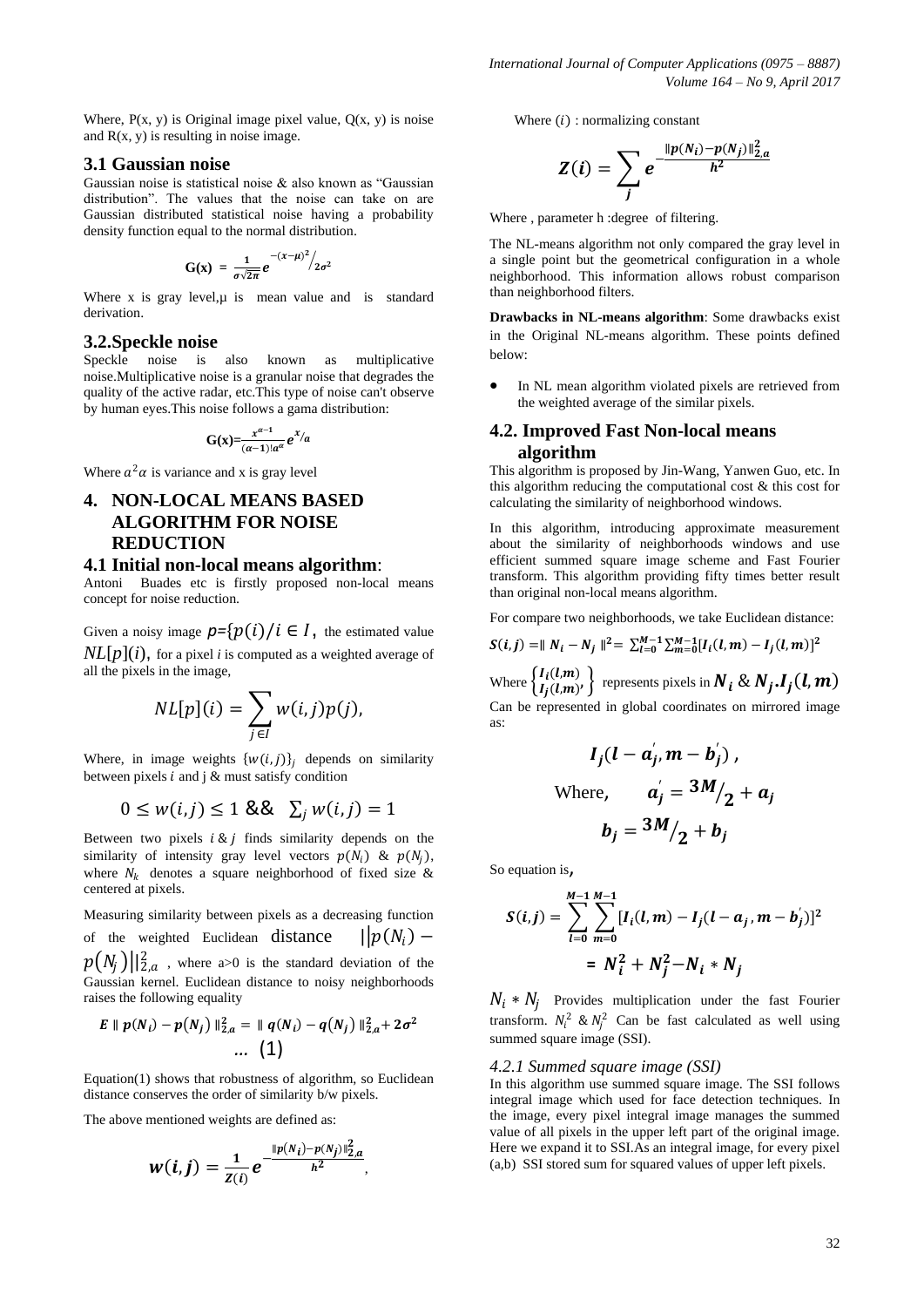$$
SSI(a_0 - b_0) = \sum_{a \le a_0, b \le b_0} I^2(a, b)
$$

Calculated efficiency:-

For  $a_0 = 0, b_0 = 0$ 

$$
SSI(0,0)=I^2(0,0)
$$

For  $a_0 > 0, b_0 = 0$ 

$$
SSI(a_0, 0) = SSL(a_0 - 1, 0) + I^2(a_0, 0)
$$

For  $a_0 = 0$ ,  $b_0 > 0$ 

$$
SSI(0, b_0) = SSI(0, b_0 - 1) + I^2(0, b_0)
$$

For  $a_0 > 0$ ,  $b_0 > 0$ 

$$
SSI(a_0,b_0)=SSI(a_0-1,b_0)+SSI(a_0,b_0-1)-\nSSI(a_0-1,b_0-1)+I^2(a_0,b_0)
$$

 In this above algorithm in the original image, every pixel proposed only once. So computed complexity is  $\boldsymbol{0}(n^2)$ , where  $n^2$  is the size of the image.

# **4.3. Bayesian-based Non-local means scheme**

This approach is proposed by Charles, etc .we used Bayesian approach for a non-local mean filter. This approach focused on how to improve the performance of this filter by adaptive local dictionaries and new statistical distance measure for compare patches. This approach includes:

• Partition the  $\Omega$  image into overlapped blocks  $A_{pr}$ , Size  $X = (2 \alpha + 1)^g$ 

Where, g: dimensionality of image and **Ω=**

 $\bullet$  Block  $A_{pr}$  restored based on non-local means algorithm:

$$
NL(a)(A_{pr}) = \sum_{A_q \in Z_{pr}} w(S_{pr}, S_q) a(A_q)
$$

$$
w(S_{pr}, S_q) = \frac{1}{K_{pr}} e^{-\frac{||a(A_{pr}) - a(A_q)||_2^2}{h^2}}
$$

**Where**  $a(A_p) = (a^{(1)}(A_p) - - - -a^{(X)}(A_p))^T$ **is image patch.**

 Pixel values are restoring based on to restored intensities of blocks which belong to pixel .so restored intensity of pixels  $S_p$  is

$$
NL(a)(S_p) = \frac{1}{|B_p|} \sum_{p \in B_p} B_p
$$

Bayesian interpretation of NL-means algorithm block-wise non-local means filter is:

$$
NL(a)(A_{pr})
$$
  
= 
$$
\frac{\frac{1}{|Z_{pr}|}\sum_{q=1}^{|Z_{pr}|}p(a(A_{pr})|a(A_{q}))p(a(A_{q}))}{\frac{1}{|Z_{pr}|}\sum_{q=1}^{|Z_{pr}|}p(a(A_{pr})|a(A_{q}))p(a(A_{q}))}
$$

**Where** 

 $p(a(A_{pr})|a(A_q))$  and  $p(a(A_q))$  ::: distribution of  $a(A_{pr})|a(A_q)|$  and prior distribution of patches

The algorithm performed on synthetic data with a different type of noise levels and speckle simulation. Results show that classical implementation of NL mean algorithm as well as speckle reducing anisotropic diffusion and squeeze box filters.

# **4.4. Probabilistic early Termination based Non-local mean algorithm**

PET is proposed by Ramanathan etc for speeding up.PET support a probability model to obtain the early termination. If expected distortion value is high to be of significance in weighted averaging, So it is the special case for distortion computation can be stopped/terminated and the corresponding contributing pixel can be rejected.

This scheme used for eliminating dissimilar blocks without full computation of distortion. If the probability is greater than fixed value  $P_x$ . So finding the probability of distortion value and stop distortion computation.

Resolution of summation order: Determine a  $\Sigma$ , order for the point in A.It is used radial scanning order where starting from inner-most regions and moving towards outer regions.

Mathematically, decomposing set A,

$$
A = AU \dots \dots \dots \dots \cup A_n \cup A_g
$$

**Where,**  $A_n = \{a \in A | (n-1)^2 \le ||a||^2 < n^2\}, 1 \le n \le g\}$ So, distortion sum for every $A_n$  is:

$$
d_n(i,j) = \sum_{a \in A_n} G_m(a) (Y(i-a) - Y(j-a))^2
$$

And partial sum from  $A_1$  to  $A_n$ :

$$
D_n(i,j) = d_1(i,j) + \cdots \ldots + d_n(i,j)
$$

 Statistical characterization of patch differences: The distortion can be interpreted as the energy of weighted batch-difference.

$$
Y_{ij}(a) = \sqrt{a_m(a)}\big(Y(i-a) - Y(j-a)\big)
$$

Where,  $a \in A$ .It is used for describing SAD distribution over the different block. Here the value of  $D_q(i, j)$  is used for select blocks in weighted averaging.we try to find total sum  $D_a$ from partial sum  $D_n$ . The  $\chi^2$  distribution is distance b/w two image patches for calculated adaptive weights i.e.

We assume,  $Y_{i,j} \sim G(O_{ij}, \sigma_{ij}^2)$ , the sum of  $Y_{ij}^2$  follow  $\chi^2$ distribution.

The above idea used to reject dissimilar patch at earlier termination scheme as:  $\mathbf{D}_n(i,j) > \delta$ 

In contrast, PET estimates probability distribution of distortion remaining region:

 $R_n(i,j) = d_{n+1}(i,j) + \cdots + d_g(i,j)$ , Rejected patches when  $P(R_n(i,j) + D_n(i,j) > \tau | D_n(i,j)) > P_T$ 

Resolution of mean and variance: Find mean  $O_{ij}$  and variance  $\sigma_{ij}^2$  for Gaussian random variable  $Y_{ij}$ 

The patch difference mean:  $\boldsymbol{0}_{ij} = \boldsymbol{0}_i - \boldsymbol{0}_j$  where

$$
m_i = \frac{\sum_{a \in A} \sqrt{G_m(a)} Y(i-j)}{|A|},
$$

|. | is cardinality of set

**Variance:**  $\sigma_{ij}^2 = E(Y_{ij}^2) - (E(Y_{ij}))^2$ 

Where  $(.)$ : Expectation of variable